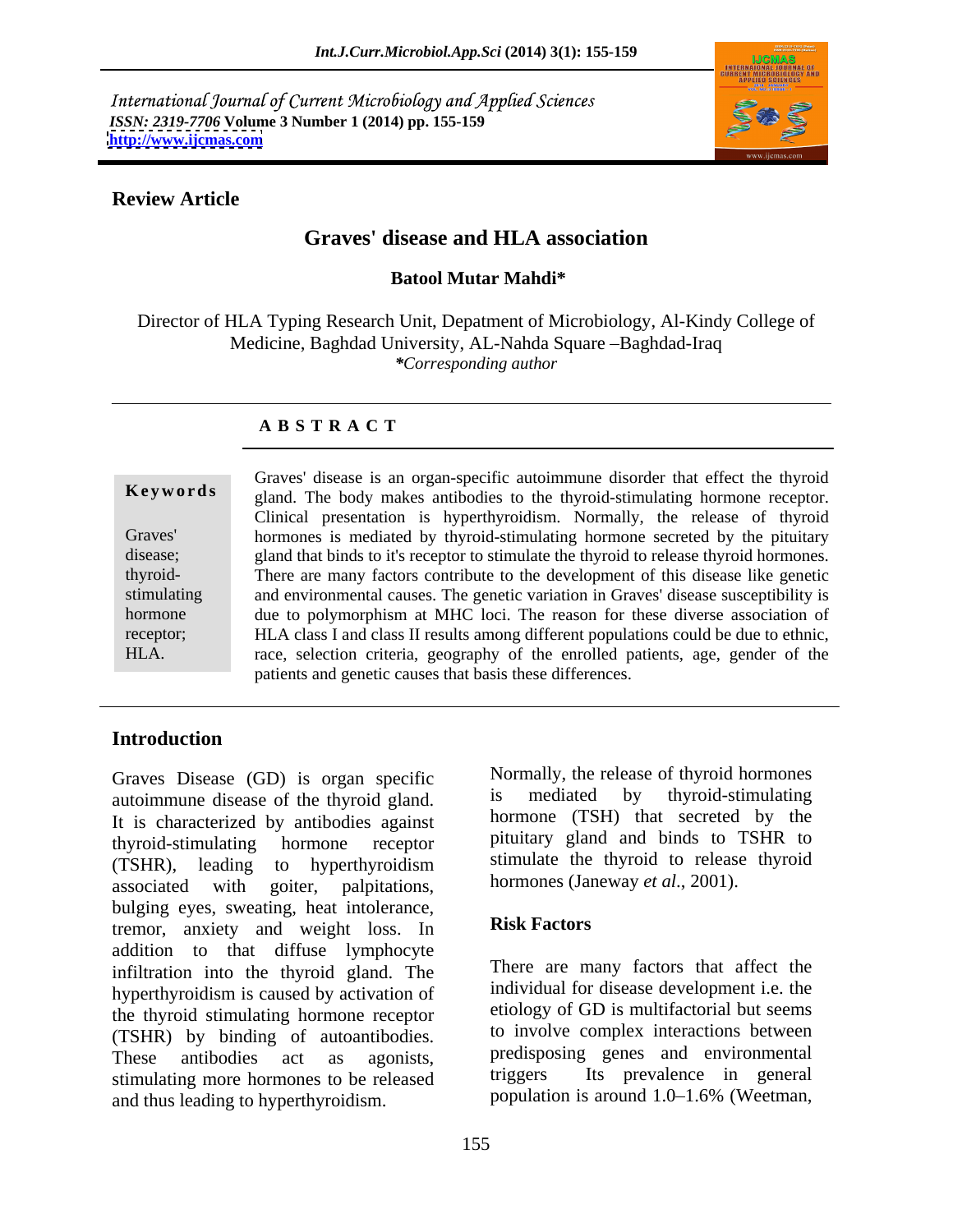2000; Bartalena *et al*., 1998; Jacobson *et al*., 1997; Shapira *et al*., 2010; Prabhakar

probably important in the initiation of the Caucasian populations (Yanagawa et al., disease. 1993; Zamani et al., 2000). HLA alleles

It is more common in 40 and 60 years in Caucasians showed association of HLA

Smoking that is most strongly associated

Genetic factor evidenced by family study (DR17, DQ2) and DRB1\*04:01dizygotic twins (0.03). The genetic as 79% (Brix *et al*., 2001). Genetic studies have shown that the human leukocyte agreement with Hardy-Weinberg from three classes, class I genes includes and family history, 14,9% of DR3-positive

*et al.*, 2003). *et al.*, 2003). *different associations of GD and HLA* Sex of the patient **EXECUTE:** ethnic populations like HLA-B\*08, DR3 Females are more liable for developments high risk of GD, and HLA-DRB1\*07:01 is the disease due to hormone levels are a protective allele against GD in Age of the patient **Age of the patient** extending the series of people to the disease, with both sexes. class II alleles DRB1-0304, DQB1-02, and Psychologic cause like traumatic stress HLA complex is characterized by strong conditions and the conditions of the conditions of the conditions of the conditions of the conditions of the conditions of the conditions of the conditions of the conditions of the conditions of the conditions of the condi with the development and persistence of genetic loci. It's patterns across the human ophthalmopathy in Graves' disease genome varies markedly between regions patients. The caucasians and populations. In Caucasians **Race Race disequilibrium** is found between genes It is more common in White and Asian presence of a given *DRB1* variant to a populations than black populations. large extent determines *DQA1* and *DQB1* **Genetic factor Genetic factor Genetic factor GE GE GE GE GE GE GEE GEE GEE** and a higher concordance rate in DQA1\*03:01-DQB1\*03:02 (DR4, DQ8). monozygotic twins (0.35) than in The highest risk is associated with DR17, contribution to GD was estimated as high for Graves Disease. The distribution of antigen (HLA) region on short arm of equilibrium proportions, also favoring chromosome 6p21.31 is a significant recessive inheritance of MHC-related factor associated with GD and the HLA susceptibility. The probability that an region is highly polymorphic and contains individual will be affected with GD can be many immune response genes. It consists predicted, based on sex, HLA genotype, (A,B and C) and class II genes includes women with an affected first-degree 2000, Barabena *oral.* 1998; Jacobson *oral.* Hange such an a secondary entangle and HLA allelics concerning HLA allelics are according to the particular critical different associations with GD have been found HLA allelic different associations of GD and HLA alleles have been found among different and DQA1\*05:01 are associated with a Caucasian populations(Yanagawa *et al.*, 1993; Zamani *et al.*, 2000). HLA alleles have been shown to predispose certain regional and racial variation. British Caucasians showed association of HLA DQA1-0501(Heward *et al*., 1998). The linkage disequilibrium. Linkage disequilibrium refers to the non-random association between alleles at adjacent and populations. In Caucasians populations, there is a strong linkage encoding DR and DQ molecules so that alleles. HLA haplotype combinations in affected GD sibling pairs include DRB1\*03:01-DQA1\*05:01-DQB1\*02:01 (DR17, DQ2) and DRB1\*04:01- DQ2. HLA-DRB1\*07 (DR7) is protective HLA-B8 genotypes was in close agreement with Hardy-Weinberg and family history. 14.9% of DR3-positive relative are likely to be affected (Stenszky

associations with GD have been done, and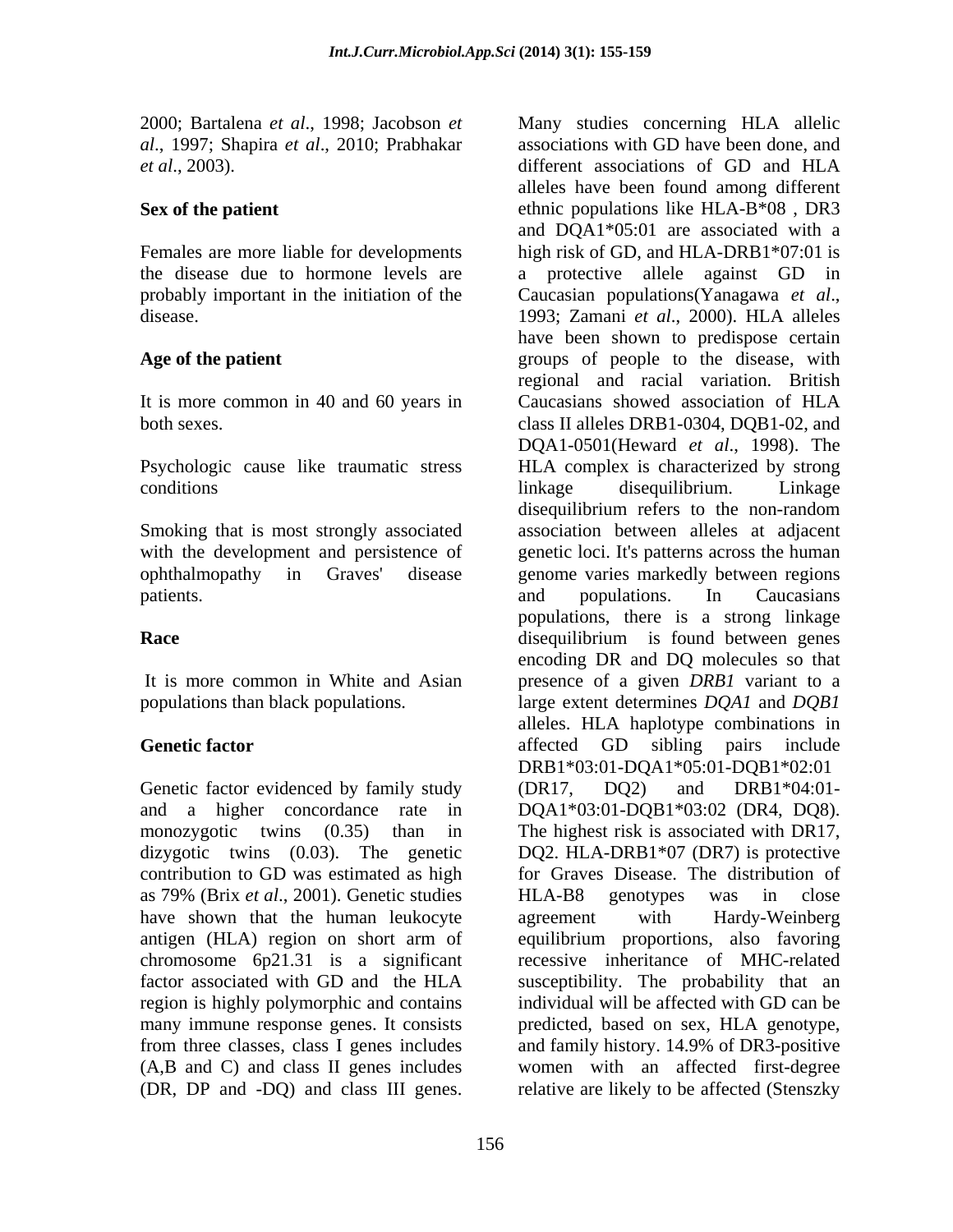GD has been found in third siblings of GD patterns observed in Asians (Chen et al., patients and over half of asymptomatic 2011). In Blacks race, the HLA\* children had thyroid antibodies in their *DRB1*\*03 association with GD (Omar *et*  blood (Villanueva *et al.*, 2000). There is al., 1990). The cause of association with an effect of genetic factor on race for the HLA due to peptides derived from development of GD. There is a smaller thyroglobulin or TSHR and development contribution of genes for GD development of immune response. Other cause due to in American vs. European population thymic selection influencing positive (Ringold *et al*., 2002). There is a close and/or negative selection of T cell clones proximity of HLA genes with other genes with regulatory or effector functions. In (Rhodes and Trowsdale, 1999). Some of addition to that, influence on NK cell these loci encode proteins like repertoire through interactions with killer LMP2/LMP7 and TAP1/TAP2, or DMA immunoglobulin-like receptors (KIR) and DMB (Monaco, 1995). Another group of MHC located loci such as *TNF*, autoantigens after misfolding and complement components or heat shock presentation by HLA class II molecules proteins take part in an immune response (Simmonds *et al*., 2007). Development of without direct interaction with HLA(The MHC sequencing consortium, 1999). In addition to that, genetic analysis has TSH receptor (hTSH-R) is a crucial shown that polymorphisms in the antigen in Graves' disease. hTSH-R cytotoxic T-lymphocyte antigen 4 (CTLA- peptide37 (amino acids 78-94) is an 4) gene are associated with Graves' disease important immunogenic peptide (Inaba *et*  (Simmonds and Gough, 2004). The *al*., 2013). HLA association with clinical polymorphisms linked to Graves' disease may correspond with lessened occurred at an earlier age in HLA-DR3 effectiveness of this inhibitory receptor positive patients and , significant

In addition to the class II association with GD , class I is also associated with GD, the disease may be primarily associated with alleles of HLA class I, in particular be more resistant to radioiodine therapy HLA-*C*\*07(Simmonds *et al*., 2007) whereas *C*\*03 and *<sup>C</sup>*\*16 had protective effects. In case of HLA-B , the that arginine at position 74 of the HLA strongest effect for *B*\*08 and a protective DRB1 chain is significant for GD association for *B*\*44(Simmonds *et al.*, pathogenesis, However, the residues at 2007). HLA-*DPB1*\*05:01 was the major position 74 of DRB1\*15:01 and gene predisposing to GD among Han DRB1\*16:02 reported in our association Chinese with an OR=2.3. Other alleles study are both alanine, which is the included *B*\*46:01, *DRB1*\* 15:02 and 16:02 whereas *DRB1*\*12:02 and considered to be neutral for GD risk (Ban *DQB1*\*03:02 conferred protection. The *et al*., 2004; Robinson *et al*., 2003). On association of *DQA1*\*05:01 with GD was the other hand, HLA region is linked to

et al., 1985). The familial occurrence of not supported by Linkage Disequilibrium (Kouki *et al*., 2002). associations between exophthalmos and patterns observed in Asians (Chen *et al*., 2011). In Blacks race, the HLA\* immunoglobulin-like receptors (KIR) and/or serving directly as a source of autoantigens after misfolding and presentation by HLA class II molecules Graves' disease is related to HLA-DR3. The extracellular domain (ECD) of human manifestation of the disease, the disease either exophthalmos and/or soft tissue changes were found with DR3.

> HLA-DR3 positive patients were found to than patients negative for these antigens (Farid *et al*., 2004). It has been postulated pathogenesis, However, the residues at position 74 of DRB1\*15:01 and common residue at this position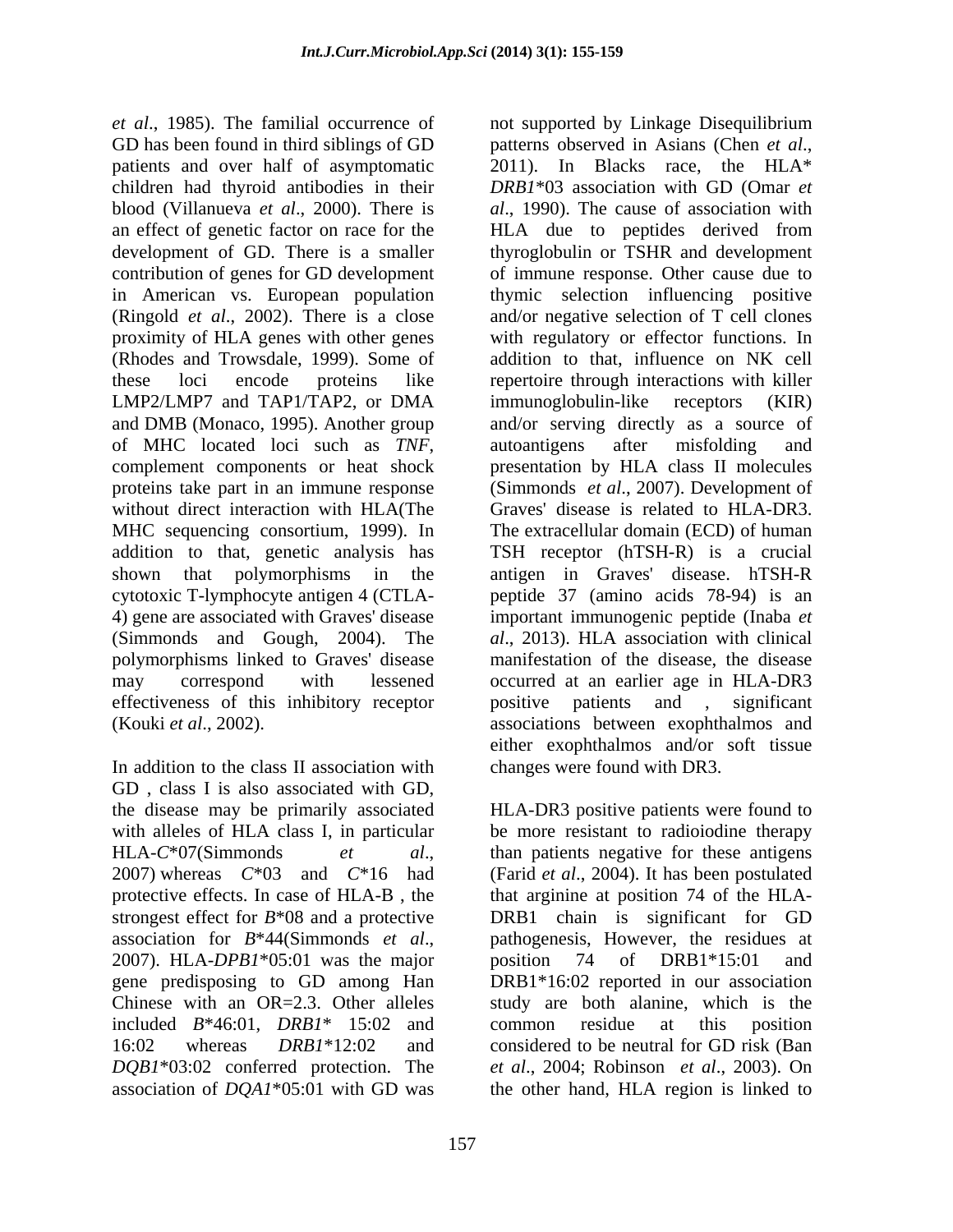GD susceptibility in both Caucasian and Chinese Han populations (Heward *et al.*, L. Evidence for a major role of heredity in 1998). The associated alleles are quite Graves' disease: a population-based study different from those discovered in  $\sigma$  and  $\sigma$  and  $\sigma$  and  $\sigma$  conducts. The conduction of two  $\sigma$  and  $\sigma$  and  $\sigma$  and  $\sigma$  and  $\sigma$  and  $\sigma$  and  $\sigma$  and  $\sigma$  and  $\sigma$  and  $\sigma$  and  $\sigma$  and  $\sigma$  and  $\sigma$  and  $\sigma$  Caucasians. HLA-DPB1\*05:01 is the major gene of GD in our population,<br>
Hsieh H, Lin M and Yang B\*46:01*,* DQB1\*03:02*,* DRB1\*15:01 *and* DRB1\*16:02 were associated with GD (Chen *et al*., 2011). Other meta-analysis study indicated that the HLA-B\*46 allele is a risk factor for GD in Asian populations. It is evident that the distribution of HLA-B\*46 and HLA-B\*08 Chang TC. Comprehensive general distribution of HLA-B\*46 and HLA-B\*08 Chang TC. Comprehensive general distribution of HLA-B\*46 and HLA-B\*08 Chang TC. Comprehensive general distribution are different between European and Asian two homogeneous Graves' disease<br>
nonveloped in European populations the samples reveals major and novel HLA populations. In European populations, the samples reveals major and novel HLA<br>clinical fraction alleles. PLoS ONE. allelic frequency of HLA-B\*08 is  $12\%$ ,  $2011:6:16635$ while the allelic frequency is 0.3 to 0.5% in most Asian populations. By contrast, the allelic frequency of HLA-B\*46 is 3.9 to 8.6% in Asian populations and almost

The reason for these diverse association<br>
The results among different populations could<br>
The region of the major results among different populations could be due to ethnic and genetic causes that cause these differences. Other causes like different geographical regions of subjects,<br>Clin Endocrinol Metab.1998; differences in age and gender among the included studies and the methods of HLA typing Lastly, inconsistency in inclusion criteria of the selected patients could be the cause for this heterogeneity(Huang *et* 

- Ban Y, Davies TF, Greenberg DA, is associated with Graves' disease. Genes
- Bartalena L, Marcocci C, Tanda ML, Manetti Antigens. 2003;61:154-8 and treatment outcomes in Graves
- Brix TH, Kyvik KO, Christensen K, Hegedus L .Evidence for a major role of heredity in Graves' disease: a population-based study of two Danish twin cohorts. J Clin Endocrinol Metab. 2001: 86: 930–934.
- Chen P, Fann C, Chu C, Chang C, Chan S, Hsieh H, Lin M and Yang W.Comprehensive Genotyping in Two Homogeneous Graves' Disease Samples Reveals Major and Novel HLA Association Alleles Plos one.2011;28.
- Chen PL, Fann CS-J, Chu CC, Chang CC, Chang SW, Hsieh HY, Lin M, Yang WS, Chang TC. Comprehensive genotyping in two homogeneous Graves' disease samples reveals major and novel HLA association alleles. PLoS ONE. 2011;6:e16635.
- Farid NR, Stone E, Jonson G, Graves's disease and HLA clinical and epidemiologic associations. Clin 13(6): 535-544.
- zero in Europe populations (Li *et al.*, 2013).<br>
2013). PM, Sheppard MC, Barnett AH, Franklyn Heward JM, Allahabadia A, Daykin J, Carr- Smith J, Daly A, Armitage M, Dodson PM, Sheppard MC, Barnett AH, Franklyn JA, Gough SCL. Linkage disequilibrium between the human leukocyte antigen class II region of the major histocompatibility complex and Graves' disease: replication using a population case control and family-based study. J Clin Endocrinol Metab.1998; 83(10):3394-3397.
- *al*., 2003). major histocompatibility complex and **References** population case control and family-based Heward JM, Allahabadia A, Daykin J, Carr- Smith J, Daly A, *et al*. Linkage disequilibrium between the human leukocyte antigen class II region of the Graves' disease: replication using a study. J Clin Endocrinol Metab. 1998; 83: 3394 3397.
	- Concepcion ES, Osman R, *et al*. Arginine Huang SM, Wu TJ, Lee TD, Yang EK, Shaw at position 74 of the HLA-DR beta1 chain CK, Yeh CC. The association of HLA-A, is associated with Graves' disease. Genes -B, and -DRB1 genotypes with Graves' Immun .2004;5: 203–208. Tissue disease in Taiwanese people. Tissue CK, Yeh CC. The association of HLA -A, -B, and -DRB1 genotypes with Graves' Antigens. 2003;61:154-8
	- L, Dell'Unto E, Bartolomei MP, Nardi M, Inaba H, Moise L, Martin W, De Groot AS, Martino E, Pinchera A. Cigarette smoking<br>
	and treatment outcomes in Graves<br>
	Akamizu T, De Groot LJ. Epitope ophthalmopathy. Ann Intern Med. 1998; recognition in HLA-DR3 transgenic mice 129(8):632-5. immunized to TSH-R protein or peptides.Inaba H, Moise L, Martin W, De Groot AS, Desrosiers J, Tassone R, Buchman G, Akamizu T, De Groot LJ. Epitope